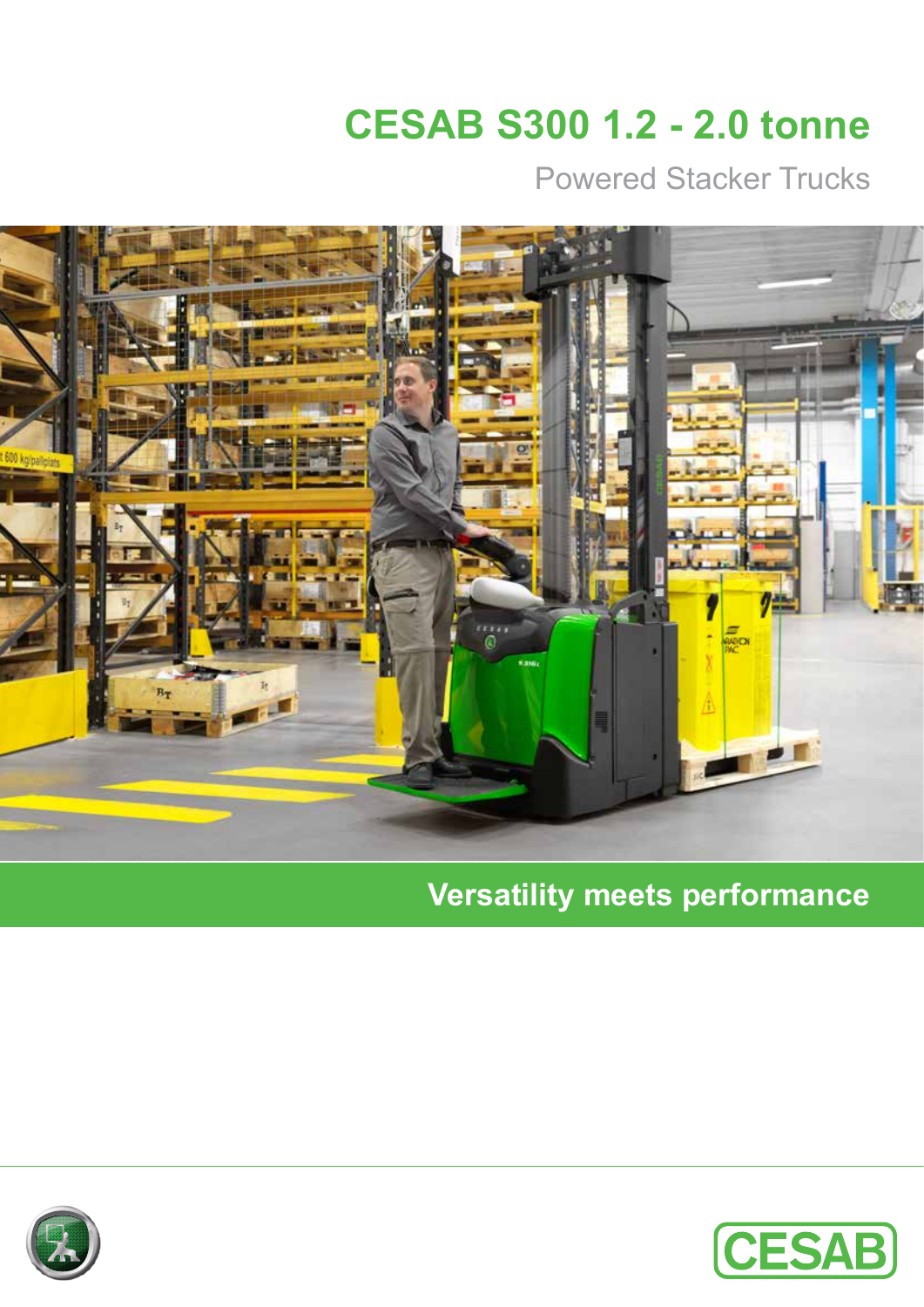# **When the job demands more.**

- *• Built for heavy-duty pallet handling operations.*
- *• Compact design offers exceptional manoeuvrability.*
- *• Excellent ergonomics for operators of all sizes.*

The CESAB S300 range brings heavy duty performance to the CESAB range of powered stacker trucks.

Delivering lift heights of up to 6000 mm, a lifting capacity of up to 2000 kg and a maximum speed of up to 10 km/h, the CESAB S300 range is perfectly at home in the most demanding stacking and heavy duty pallet handling operations.

So when the job demands more from your materials handling equipment, the CESAB S300 range delivers.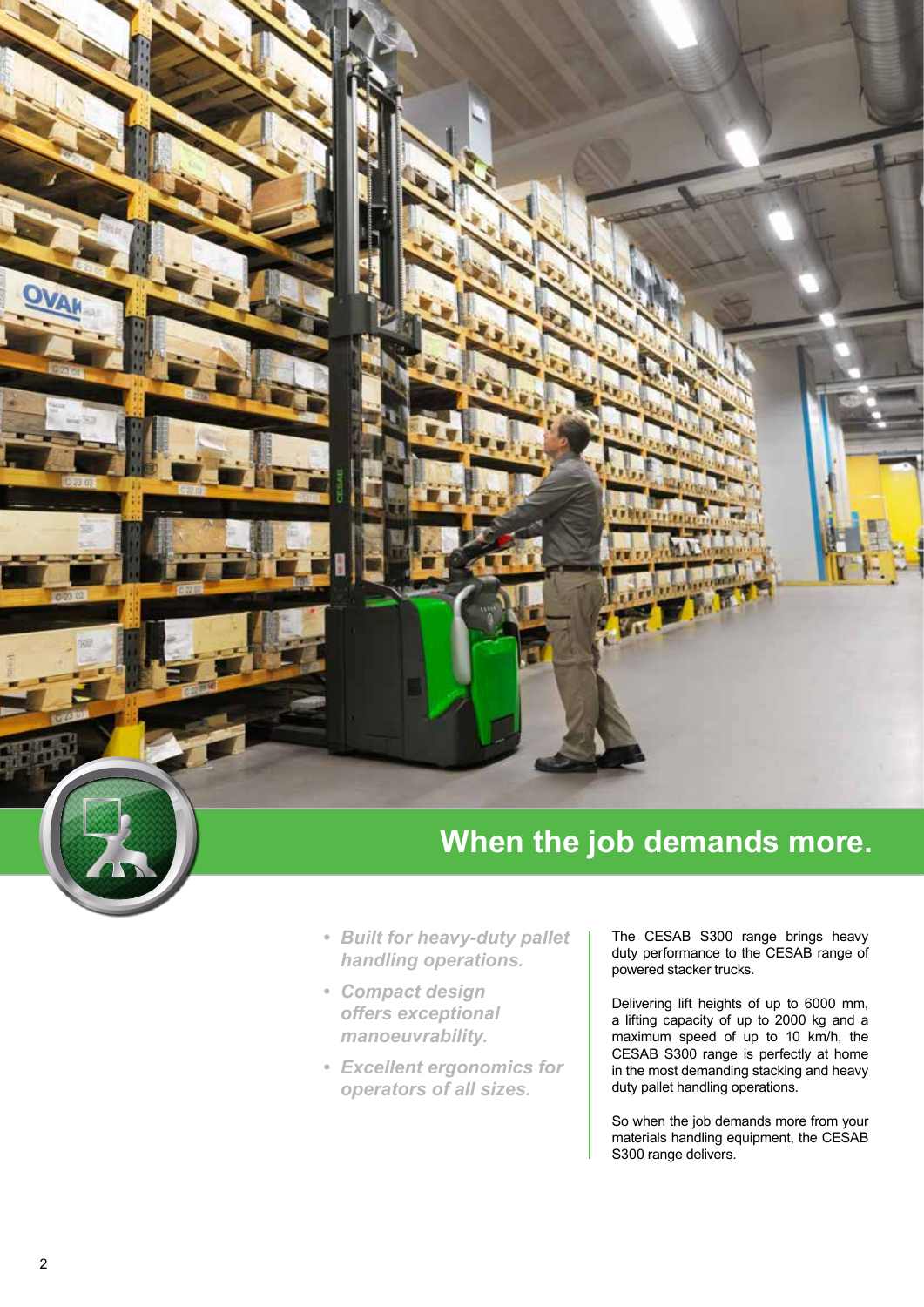![](_page_2_Picture_0.jpeg)

## **Consider the job done.**

The CESAB S300 range is designed for high intensity stacking and transport in ride-on applications.

A choice of fixed, elevating or straddle support arms allows you to tailor the performance of the truck to the unique demands of your business. Fixed support arms (CESAB S312, S314, S316, S320) for most stacking operations, straddle support arms (S314S) allow for easy handling of closed pallets and other load carriers, while elevating support arms (CESAB S312L, S314L, S316L, S320L) are available for handling on ramps or on uneven surfaces.

The L variants are also designed for double pallet handling and can transport two separate loads; one on the support arms and one on the forks. The CESAB S312L - S320L are available with an optional fork and support arm configuration made especially for double stacking of two EURO pallets.

The CESAB S300 range is available with folding side guards that allow the operator to manoeuvre the truck as a pedestrian in tight spaces. Full fixed side guards or a back rest can also be specified to help achieve a good working environment.

- *• Double stacking variants for high productivity.*
- *• A choice of guard rails to suit each platform: folding side guards, full fixed side guards, fixed backrest.*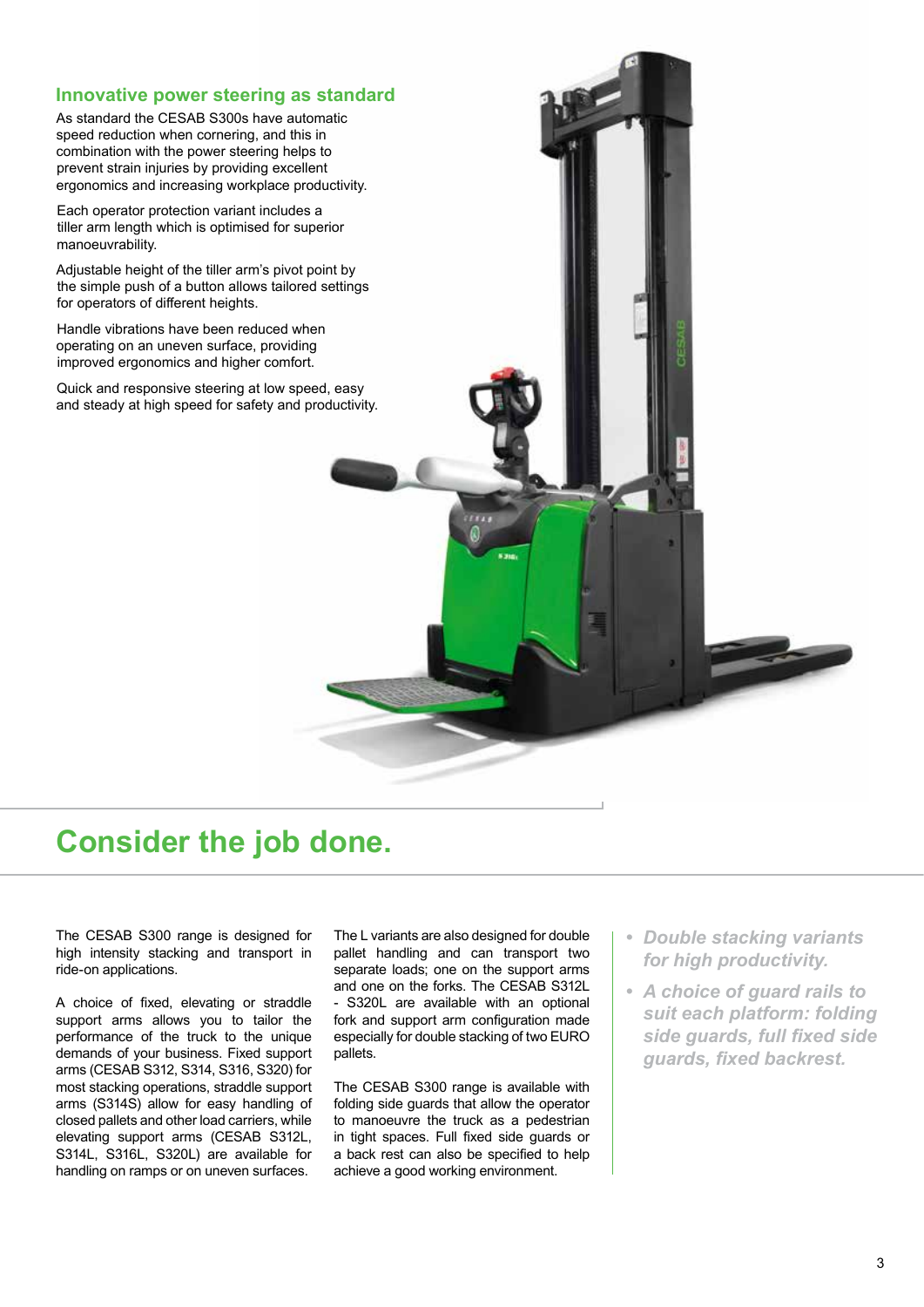![](_page_3_Picture_0.jpeg)

### **Enhance productivity.**

Heavy duty performance is about more than raw power. The CESAB S300 range also offers excellent levels of ergonomics and visibility that ensure the operator is always in control, helping you achieve excellent productivity.

The CESAB S300 range is equipped with masts that provide excellent visibility through and to the sides, including the option of open view masts that offer even better visibility through the mast and forks at all working levels.

The length of the tiller arm of the CESAB S300 range has been optimised to allow excellent visibility and control even when manoeuvring in the tightest spaces. Manoeuvrability can be further enhanced

by flipping up the platform for pedestrian operation where required. The power unit slopes towards the forks, allowing effortless and precise pallet handling at ground level.

The ambidextrous handle is designed to place all the controls within easy reach of the operator, regardless of their hand size. This not only lends the CESAB S300 to excellent productivity, it also contributes to safety by reducing the potential for accidental operation. A safety button mounted on the tip of the handle offers further peace of mind.

The standard Creep Speed facility allows the truck to be operated with the tiller arm in a fully upright position, further enhancing manoeuvrability and operator control when

using the truck as a pedestrian even in the smallest places as found in warehouses or on a lorry.

The CESAB S300 range is equipped with PIN code access, with ten codes available for each of ten different driver profiles. This helps eliminate unauthorised operation of the truck as well as helping to eliminate down time due to lost or broken keys. An easy to read display allows driver parameters to be programmed quickly and easily using the control buttons on the handle. The display also provides information such as battery status, running hours and error codes that allow service engineers to reduce maintenance time.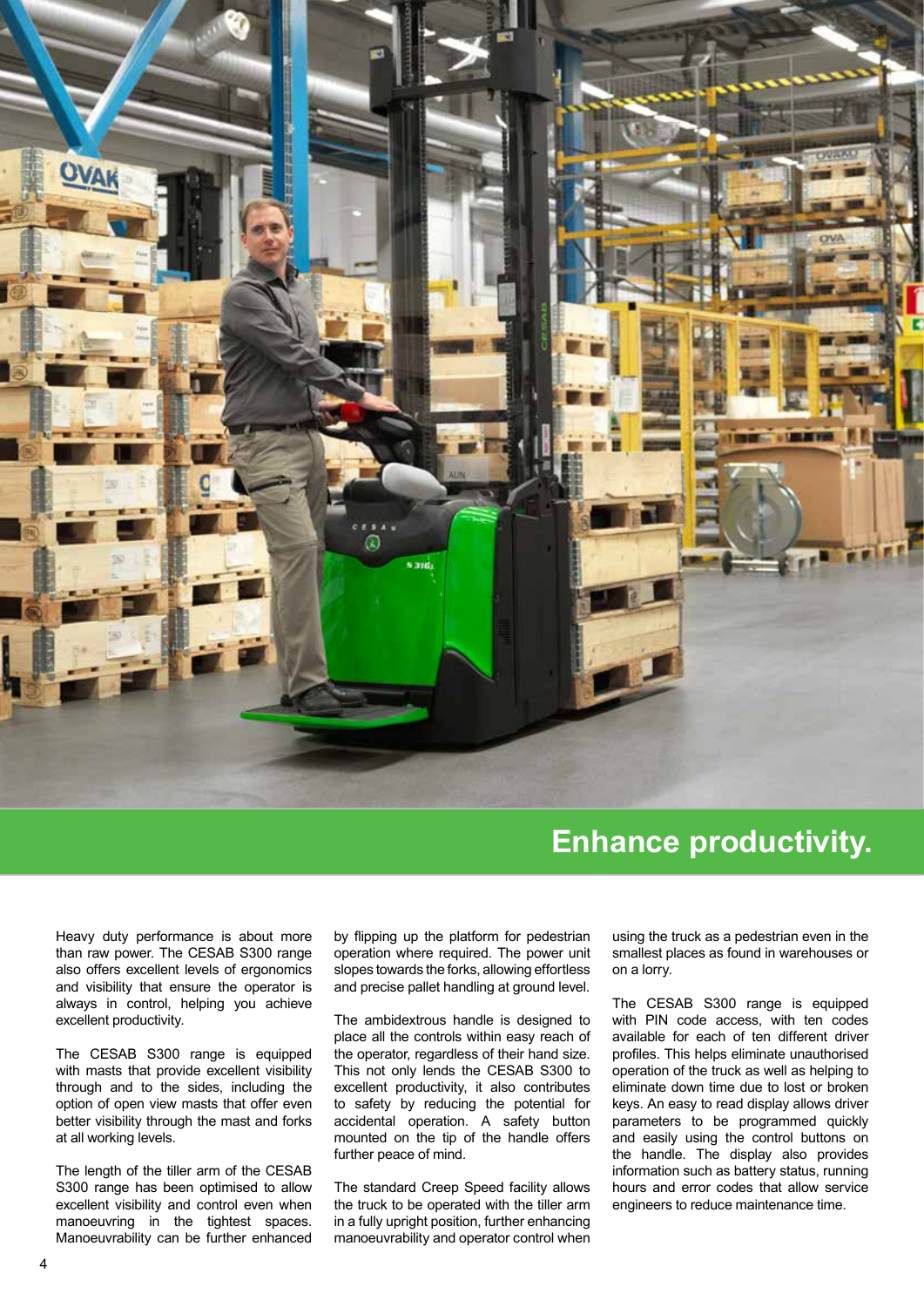![](_page_4_Picture_0.jpeg)

![](_page_4_Picture_1.jpeg)

- *• Fixed AC motors help to eliminate moving cables for improved durability.*
- *• Built to high quality standards using the renowned TPS\* to help ensure quality and durability.*
- *• Exceptional durability even in heavy duty operations.*

*\* Toyota Production System*

![](_page_4_Picture_6.jpeg)

Sometimes failure of the smallest or simplest component can lead to lost production and unnecessary costs. The CESAB S300 designers have achieved exceptional reliability by focusing attention on the smallest details to help eliminate potential weaknesses.

#### **CESAB Drive Control System.**

The CESAB S300 range's CESAB Drive Control system uses contactless switches, so there are no mechanical contacts to wear out. CAN-bus wiring further enhances reliability and ensures smooth power delivery across the full range of operating speeds, a key benefit when operating in confined spaces.

#### **Quick and easy servicing.**

The access covers of the CESAB S300 range are secured with two screws for quick and easy access during servicing. The digital display shows error codes that allow service engineers to quickly identify problems and help ensure excellent uptime.

# **Durability you can count on.**

Heavy duty performance is matched by heavy duty build quality. The CESAB S300 range is built using the renowned TPS\* to help ensure high standards of quality every time. This extends from the manufacture of individual components to final assembly.

The CESAB S300 range employs a fixed AC motor which doesn't rotate when turning the tiller arm. This reduction in the number of moving parts results in a further increase in reliability and up-time.

Durability of the CESAB S300 range is further enhanced by a design that has reduced the number of components through the use of the CAN technology based CESAB Drive Control system. So not only do you benefit from smoother

power that allows for more accurate pallet handling, you also benefit from reduced maintenance times and excellent uptime.

Up-time is further enhanced by the modular design of the CESAB S300 range. CESAB's designers have simplified multiple systems that are common to other trucks within the range. This not only means quicker routine servicing it also means that in the unlikley event of a breakdown there is little chance of there being a delay waiting for specialist parts. The enhanced reliability of the CESAB S300 range is matched by new levels of durability thanks to the use of impact resistant and flexible panels.

- *• Extensive use of Teflon® coated composite bushings delivers longer working life.*
- *• Engineered using the latest welding and powder painting technologies to reduce environmental impact.*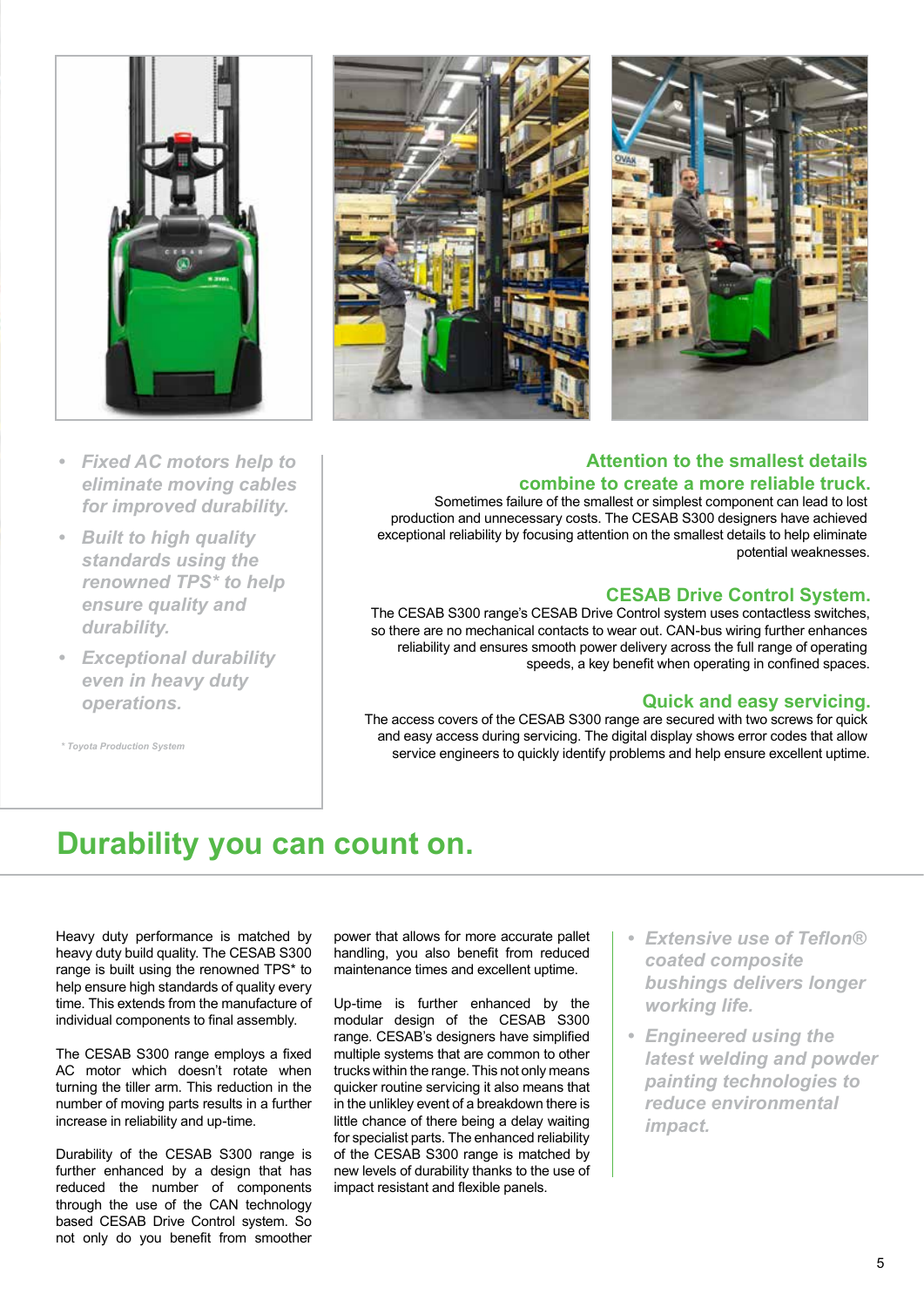#### **Tailor the specification to the needs of your business**

*Available options include:*

- *• Full fixed side guards or fixed backrest.*
- *• Load backrest as well as an overhead guard.*
- *• Wide chassis for increased residual capacity.*
- *• A range of battery sizes including sideways battery change for quick and easy turnaround between shifts.*
- *• Optional power supply to allow mounting of powered third-party equipment such as a PC.*
- *• A range of platform versions including flip-up and stay down versions, standard and coldstore models.*

![](_page_5_Picture_8.jpeg)

# **High productivity from day one.**

- *• High horizontal and vertical performance.*
- *• A choice of masts with lift heights up to 6000 mm.*
- *• Travel speed up to 10 km/h.*
- *• CESAB Traction Control system for optimised drive wheel grip.*
- *• Innovative power steering with height adjustable tiller arm as standard.*

The heavy duty performance of the CESAB S300 range translates directly into high productivity in high intensity applications. A top travel speed of 10 km/h is complemented by high lifting and lowering speeds, all achieved with complete control due to the smooth operation provided by the CESAB Drive Control system.

The CESAB S300 range is available with a range of masts that offer lift heights of up to 6000 mm. You can choose from Duplex Tele Openview, Duplex free lift and Triplex free lift masts to match the performance to your specific business needs. Whichever mast you choose, CESAB mast technology provides stepless control of lifting and

lowering allowing the operator better control and facilitating quick and easy stacking.

On the move the CESAB Traction Control system automatically adjusts drive wheel pressure depending on the load to maintain excellent traction during movement and braking, helping to eliminate wheel slip.

Heavy duty performance is further enhanced by a battery capacity of up to 500 Ah and the option of sideways battery change for quicker turnaround at the end of a working shift. A choice of chassis widths (790 mm, 850 mm and 950 mm) are also available for increased residual capacity.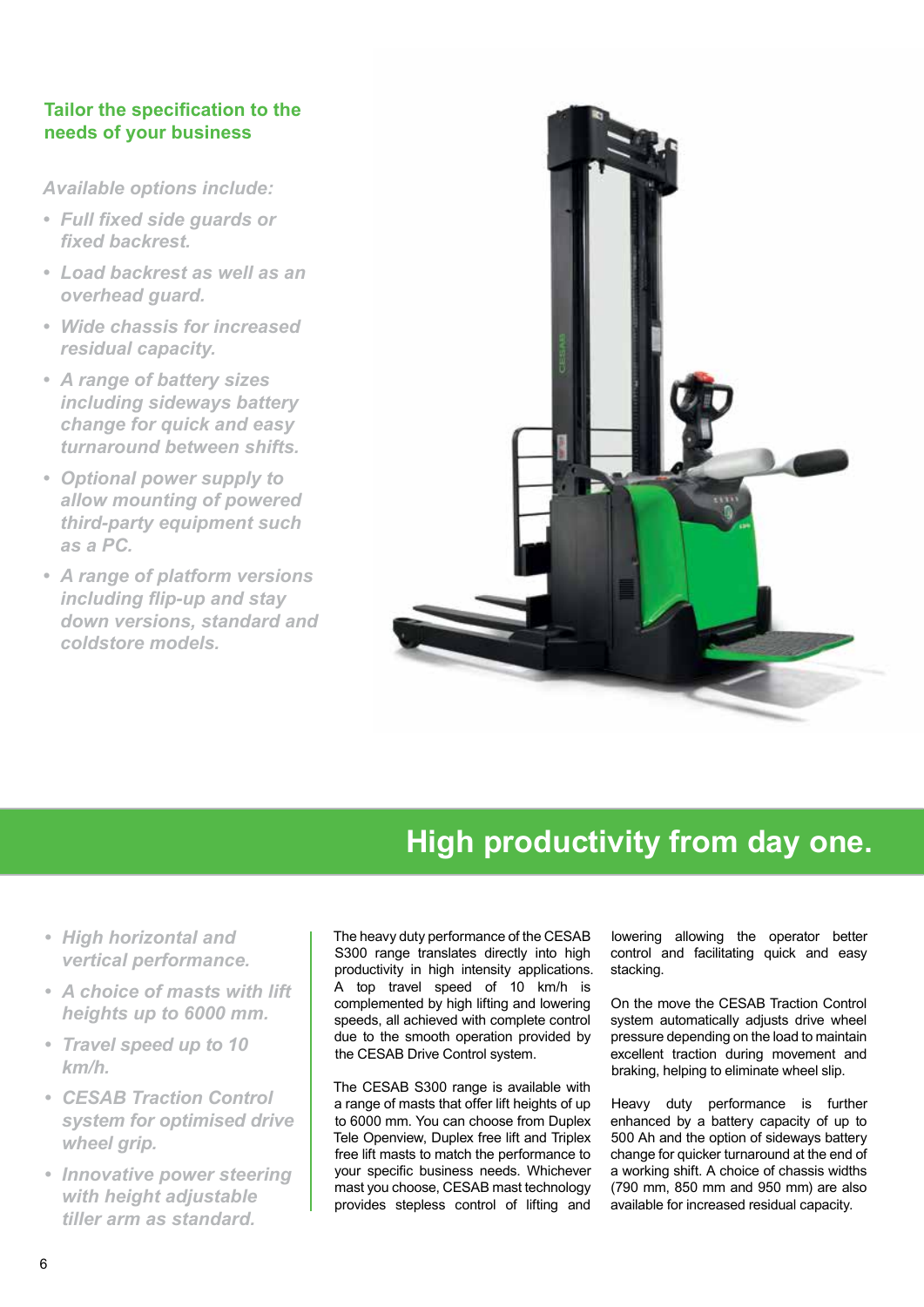![](_page_6_Picture_0.jpeg)

#### **Don't take our word for it, try the CESAB S300 range for yourself**

So why choose the CESAB S300 range? Quite simply because you're in the business of getting high productivity at all times. To test drive a CESAB S300 for yourself, simply contact your local CESAB dealership and discover how you can raise productivity to new heights.

![](_page_6_Picture_3.jpeg)

![](_page_6_Picture_5.jpeg)

*CESAB S312-S314-S316-S320 CESAB S312L-S314L-S316L-S320L CESAB S314S*

![](_page_6_Picture_7.jpeg)

# **Truck Specifications**

|                                                  | <b>CESAB</b><br>S312     | <b>CESAB</b><br>S314     | <b>CESAB</b><br>S316         | <b>CESAB</b><br>S320     | <b>CESAB</b><br>S312L | <b>CESAB</b><br>S314L | <b>CESAB</b><br>S316L | <b>CESAB</b><br><b>S320L</b> | <b>CESAB</b><br>S314S |
|--------------------------------------------------|--------------------------|--------------------------|------------------------------|--------------------------|-----------------------|-----------------------|-----------------------|------------------------------|-----------------------|
| Rated capacity [kg]                              | 1200                     | 1400                     | 1600                         | 2000                     | 1200                  | 1400                  | 1600                  | 2000                         | 1400                  |
| Support arm lift [kg]                            | $\overline{\phantom{a}}$ | $\overline{\phantom{a}}$ | $\qquad \qquad \blacksquare$ | $\overline{\phantom{a}}$ | 2000                  | 2000                  | 2000                  | 2000                         |                       |
| Max. travel speed with/without rated load [km/h] | $6 - 7.5/6 - 8$          | $6 - 9/6 - 10$           | $6 - 9/6 - 10$               | 6/6                      | $6 - 7.5/6 - 8$       | $6 - 9/6 - 10$        | $6 - 9/6 - 10$        | 6/6                          | $6 - 7.5/6 - 8$       |
| Min. truck length excl. forks, 12 [mm]**         | 887                      | 951                      | 951                          | 963                      | 935                   | 956                   | 956                   | 979                          | 965                   |
| Chassis width [mm]                               | 790                      | 790-950                  | 790-950                      | 850-950                  | 790                   | 790-950               | 790-950               | 850-950                      | 790                   |
| Max. lift height [mm]                            | 4800                     | 5400                     | 6000                         | 4050                     | 4800                  | 5400                  | 6000                  | 4050                         | 5350                  |
| Battery capacity 24V [Ah]                        | 201-500                  |                          |                              |                          |                       |                       |                       |                              |                       |

\* Depends on mast and battery compartment size

The figures written in this brochure are determined based on our standard testing conditions.<br>The figures may vary depending on the specification and condition of the forklift as well as the nature and condition of the ope